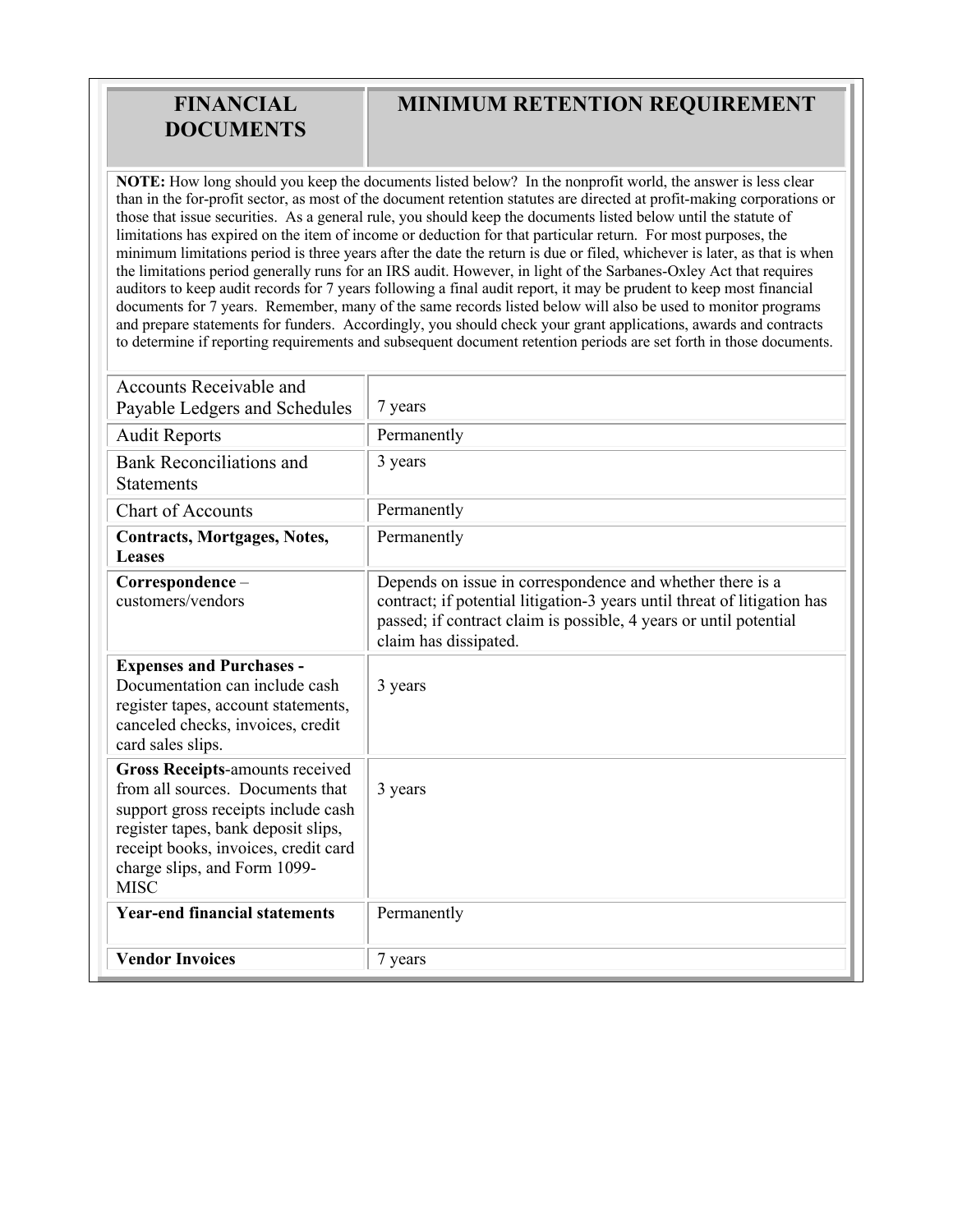# **MINIMUM RETENTION REQUIREMENT**

**NOTE:** A former employee in Pennsylvania generally has 300 days to file an EEO claim or 180 days to file a PHRA claim. Employees under contract may have up to four years to file a claim. Other types of employment claims, for example defamation, intentional infliction of emotional distress, and wrongful discharge are subject to a two-year statute of limitations.

**HUMAN** 

**RESOURCE DOCUMENTS**

If the statute governing the record specifies no time limit, then you can usually apply the Uniform Preservation of Private Business Records, which specifies a three-year time limit for preserving documents. The Office of Federal Contract Compliance Programs (OFCCP) requires federal contractors to preserve most employment records for 2 years.

| <b>Personnel Files (Current)</b>                                                                          | Permanently                                                                                                            |
|-----------------------------------------------------------------------------------------------------------|------------------------------------------------------------------------------------------------------------------------|
| <b>Personnel Files (Terminated)</b>                                                                       | 7 years after termination                                                                                              |
| Applications for Employment and<br>Résumés-For those who were not<br>hired                                | 2 Years                                                                                                                |
| <b>Unsolicited Applications for</b><br>Employment                                                         | 2 Years                                                                                                                |
| <b>Employment Turn-downs</b><br>(Rejection Letters)                                                       | Two years after letter is sent.                                                                                        |
| <b>Interview Information and</b><br><b>Reference Checking Notes</b>                                       | 2 years after record is made.                                                                                          |
| <b>Job Advertisements and Job</b><br><b>Requests Made to Agencies</b>                                     | 1 year after placement of advertisement or request for an<br>employee                                                  |
| <b>Job Descriptions (Current)</b>                                                                         | Permanently                                                                                                            |
| <b>Job Descriptions (Prior)</b>                                                                           | 2 years after changes made.                                                                                            |
| <b>Payroll Records and Summaries</b>                                                                      | 3 years from the last date of entry.<br>4 years for FICA-related information.<br>4 years for FUTA-related information. |
| Policies, Guidelines and<br><b>Employee Handbooks</b>                                                     | For as long as they are current and at least 3 years after<br>they are outdated.                                       |
| <b>Timesheets</b>                                                                                         | 3 years from last date of entry. Other experts<br>recommend keeping for 7 years.                                       |
| <b>Unemployment Insurance</b><br><b>Documents- Quarterly Contribution</b><br>Report and Employment Report | 4 years after tax is paid (Pennsylvania law).                                                                          |